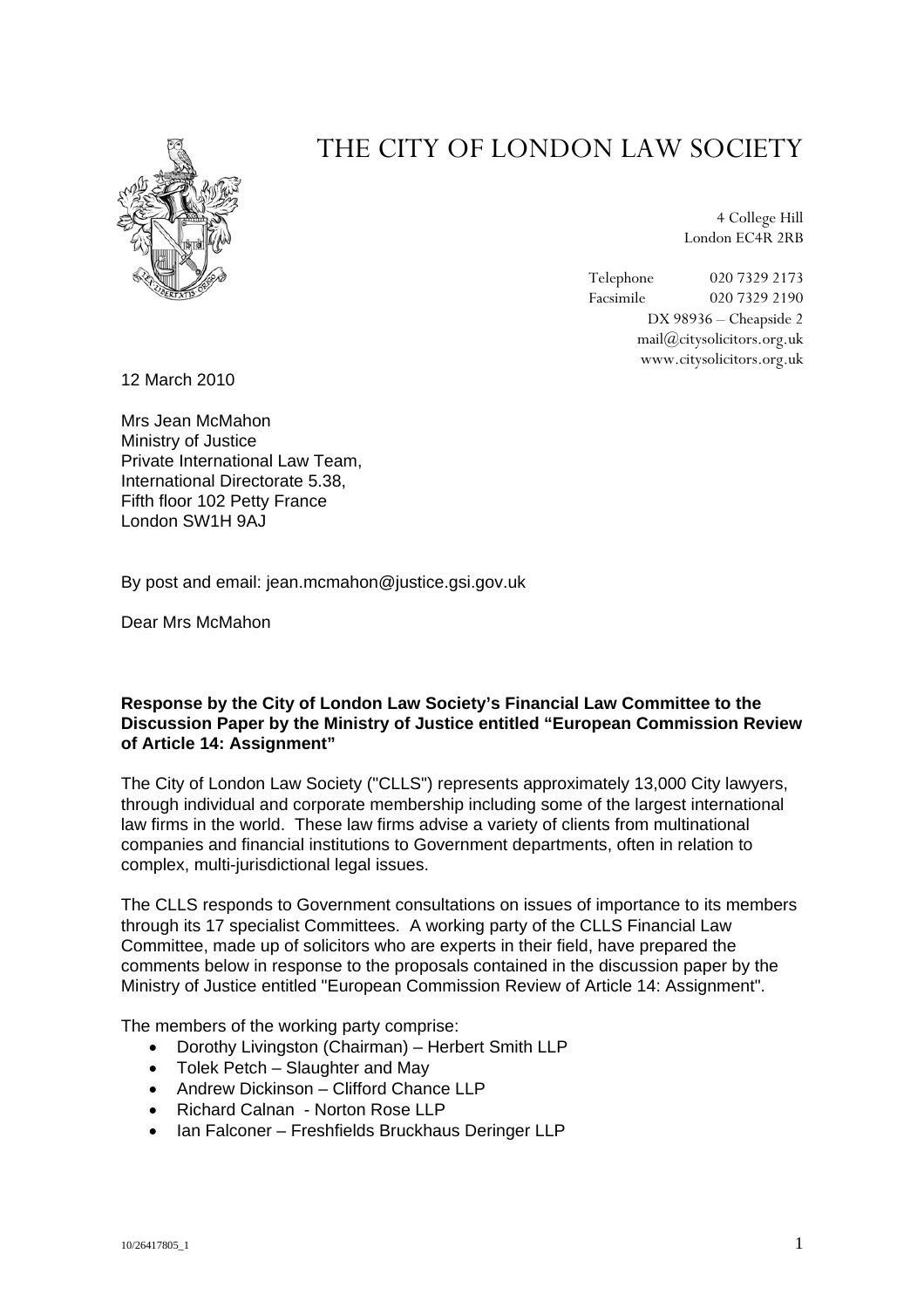Our responses to the questions listed at the end of the consultation paper are as follows:

## *United Kingdom compromise Question 1: Is the general scheme of the proposed solution satisfactory?*

- 1. We agree with the general proposition that the same law that applies to "paragraph 2 issues" should also apply to "paragraph 3 issues", i.e. the law governing the assigned or subrogated claim. We believe that this would
	- (a) avoid the artificial differentiation between the assignability of the debt and the question to whom the debtor needs to pay the assigned debt (paragraph 2 issues) and the question who has the better "proprietary" right to the debt (paragraph 3 issue) and, consequently, the difficulties arising from a need to classify an issue as falling either within paragraph 2 or paragraph 3;
	- (b) be fairer to the assignee, whose rights should not be effected by the subsequent involvement of a third party outside of the assignee's control;
	- (c) be both logical (that was the law by which the debt was created) and result in enhanced certainty, as the law applicable to the claim is normally clear (it will be specified in the contract) and remains constant, while the law of the habitual residence of the assignor will differ, in particular in the case of subsequent assignments;
	- (d) give the best effect to the principle of the parties' autonomy to choose the law applicable to all aspects of the debt that they have created.
- 2. We do not believe that a sufficient case has been made out for the inclusion of exceptions to the proposed general rule with respect to factoring or consumer assignors, for the following reasons:

## **Relevant to both exceptions**

- (a) The thrust of EU law and other Directives in the field of private international law is to recognise the vulnerability of consumers and to afford them the convenience of being able to litigate in their home courts and, while respecting the right of party autonomy in commercial contracts, protect them in key areas from exposure to complex issues in which a foreign law may be involved. It is our understanding, in the areas where exceptions are sought and the transaction involves consumers (or private individuals operating unincorporated businesses), that the consumer will typically be the primary debtor, not the assignor or assignee, although sometimes the assignor and/or assignee might also be an individual.
- (b) Further, we see no logical or practical reason to introduce exceptions to the proposed general rule, and we set out below how we have reached this view in relation to the proposed exceptions. The more exceptions that are made to the rule, the more uncertainty is created and the greater the opportunity for arbitrage.

## **Factoring**

(c) It is understood that the practice in (discounted) factoring is for factors not to concern themselves with the assignability or enforceability of the debt against the debtor and that their main concern is whether or not they have a better right compared to e.g. a competing assignee or charge holder.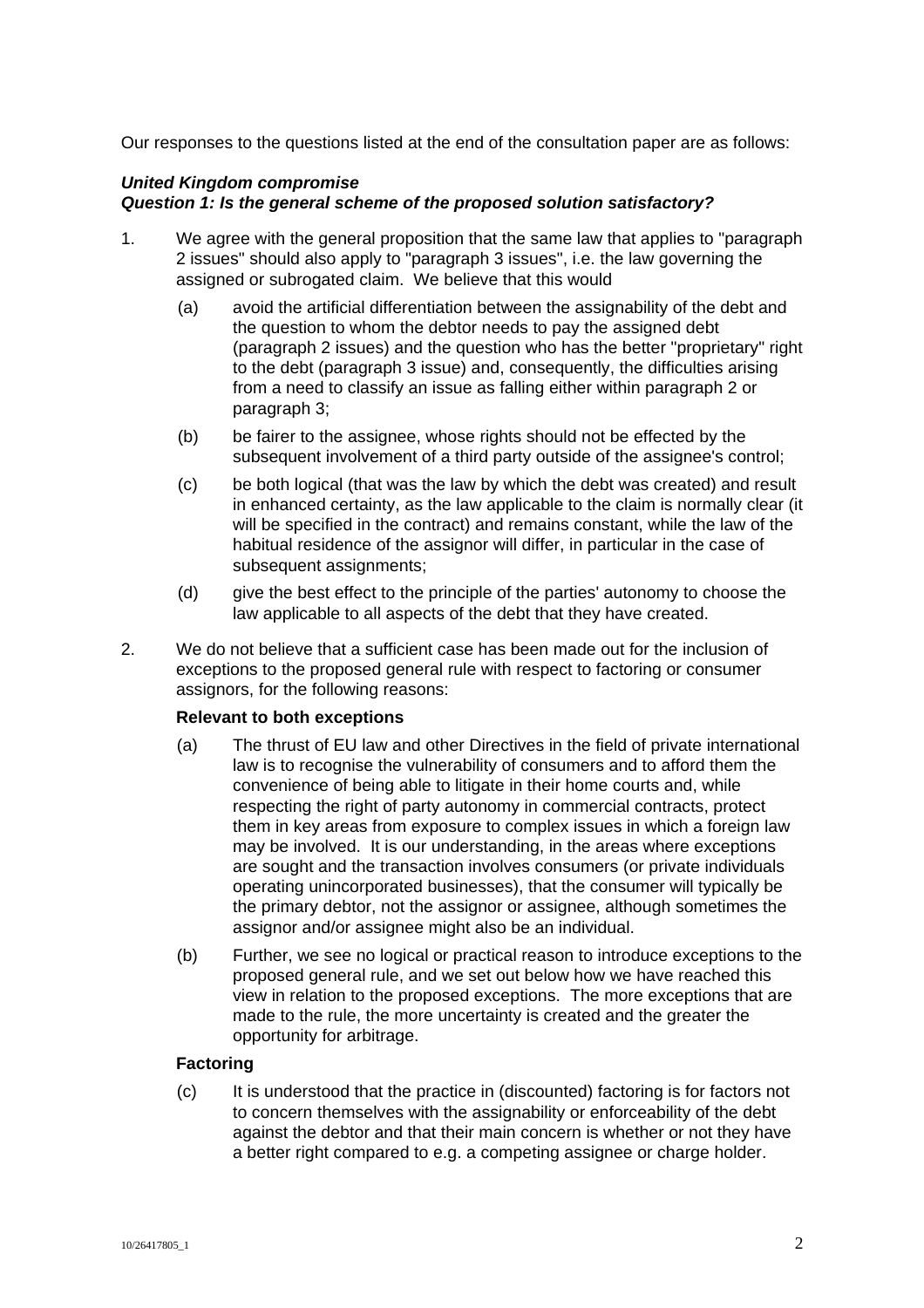Otherwise (if they were concerned about assignability and enforceability) the application of the law of the assignor's habitual residence simply to paragraph 3 issues would not assist factors and the same law would need to be applied to paragraph 2 issues (which is not being suggested and would be unacceptable to the debtor).

- (d) The application of the law of the assignor's habitual residence to paragraph 3 issues is nevertheless likely to affect the debtor in cases where competing assignees (one of which may be a factor) pursue the debtor for payment based on their respective assertions that they have the better ultimate right to the debt. This may be the case where the assignor is no longer able to collect in the debt on behalf of the factor (e.g. has been wound-up or ceases to trade) and the factor is required to pursue the debt in competition with any other assignees or charge holders. In this case the involvement of a second law unconnected with the debt governing the question of who has the best title to the debt (and is ultimately entitled to the proceeds) would potentially be onerous upon the debtor and complicate any litigation in which the debtor is likely to be embroiled. We have had the benefit of considering Professor Goode's arguments for a separate rule (attached to his email of 4 February 2010: "A note on Article 14 of Rome I") but cannot see how the debtor can be kept out of the equation where the debt has not yet been discharged (his examples are based on scenarios in which the debt has already been discharged) and the debtor is faced with competing assignees.
- (e) Regardless of the point made above we are not convinced that the issue raised on behalf of the factoring industry is of sufficient practical importance to merit an exception. We would expect that in most cases factors will take a bulk assignment of debts originating from, and likely governed by the laws of, one country (and enquire about the law of that country) rather than originating from a number of different countries. We suspect that the issue has been raised predominantly by the factoring industry in the US where assignment may indeed be taken of debts originating from different (federal) states (rather than different countries). However, differences between the national laws of EU member states relating to the assignment of receivables will potentially be far more pronounced than those within the US and the potential application of a third country's (rather than another federal state's) law to paragraph 3 issues is therefore likely to result in greater complications in any proceedings brought against the debtor, whether in the debtor's jurisdiction or elsewhere.
- (f) If an exception were to be proposed for factoring we agree that such an exception would need to be drafted with extreme care to limit the exception to factoring, to avoid uncertainty as to its application to other forms of bulk assignment (e.g. securitisations).

#### **Consumer Assignors**

(g) It is unclear how the proposed exception will benefit the consumer assignor, unless it is proposed that both paragraph 2 and paragraph 3 issues are governed by the law of the assignor's habitual residence (which would be unacceptable both as a matter of principle and as undermining party autonomy, from the debtor's perspective).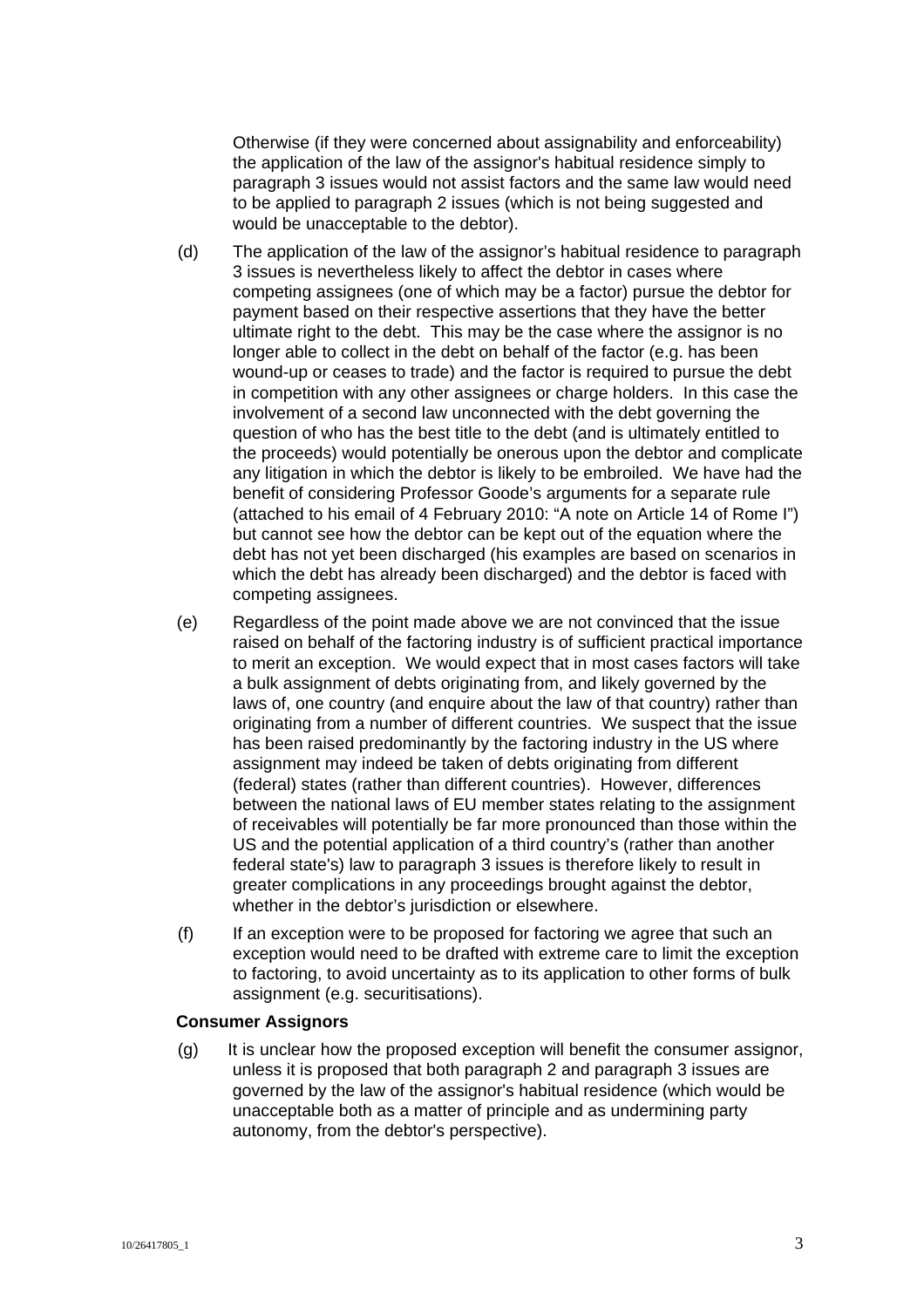- (h) In any event, we cannot see how the issue raised is of sufficient practical importance to merit an exception to the general proposed rule. Although in certain exceptional circumstances a consumer might be the assignor of a debt, typically the consumer will be the debtor rather than the creditor. In this case, it will be in the debtor consumer's interest to have both paragraph 2 and paragraph 3 issues governed by the law of the assigned debt.
- (i) If there are jurisdictions where assignments by consumers to commercial parties (e.g. to create a form of security) are common, then the "consumer protection rule" might be thought to justify this exception. But even then the assigned claims may be against other consumers whose rights as primary debtors should prevail. Therefore any exception should not be applicable with regard to any assignment of rights against a consumer, where the law of the original debt should be paramount.
- (j) Although a claim against a commercial party, there are also difficulties for insurance policies related to land which may be assigned in the context of a mortgage and where it is more appropriate to have the law of the policy (which is likely to be the law of the country in which the land is situated) to govern both paragraph 2 and paragraph 3 issues, rather than introducing the law of the country of the insured's habitual residence into the equation. See also below under Question 6.

## *Judgment debts*

#### *Question 2: Should there be a rule that the assignment of judgment debts is governed by the law of the court that granted the judgment; and should this apply to paragraph 2 issues as well?*

We see no need for a special rule for judgment debts and believe that the general rule already contained in Article 14(2) (regarding paragraph 2 issues) and the proposed general rule (regarding paragraph 3 issues), i.e. that both paragraph 2 and paragraph 3 issues be governed by the law of the obligation assigned (i.e. the law of the judgment debt rather than the law of the obligation adjudicated upon) should also apply to judgment debts. The proposed reference to the "law of the country in which the court was situated " has the potential of causing confusion and uncertainty e.g. where a judgment is recognised for enforcement in several different jurisdictions by different courts or courts of different instances are involved which are not situated in the same state or country (e.g. in the case of federal states or the Privy Council). At the most, a recital should confirm that Article 14 applies to the assignment of judgment debts.

## *Intellectual property*

## *Question 3: Should special provision be made for assignments of intellectual property? If so, should the applicable law be that under which the IP right arose or was created? Should this apply to paragraph 2 issues as well?*

One view is that Article 14 does not apply to the primary assignment of intellectual property rights and it is perhaps more appropriate to clarify that Article 14 does not apply, as the assignment of intellectual property rights does not involve a "debtor" in the normal sense.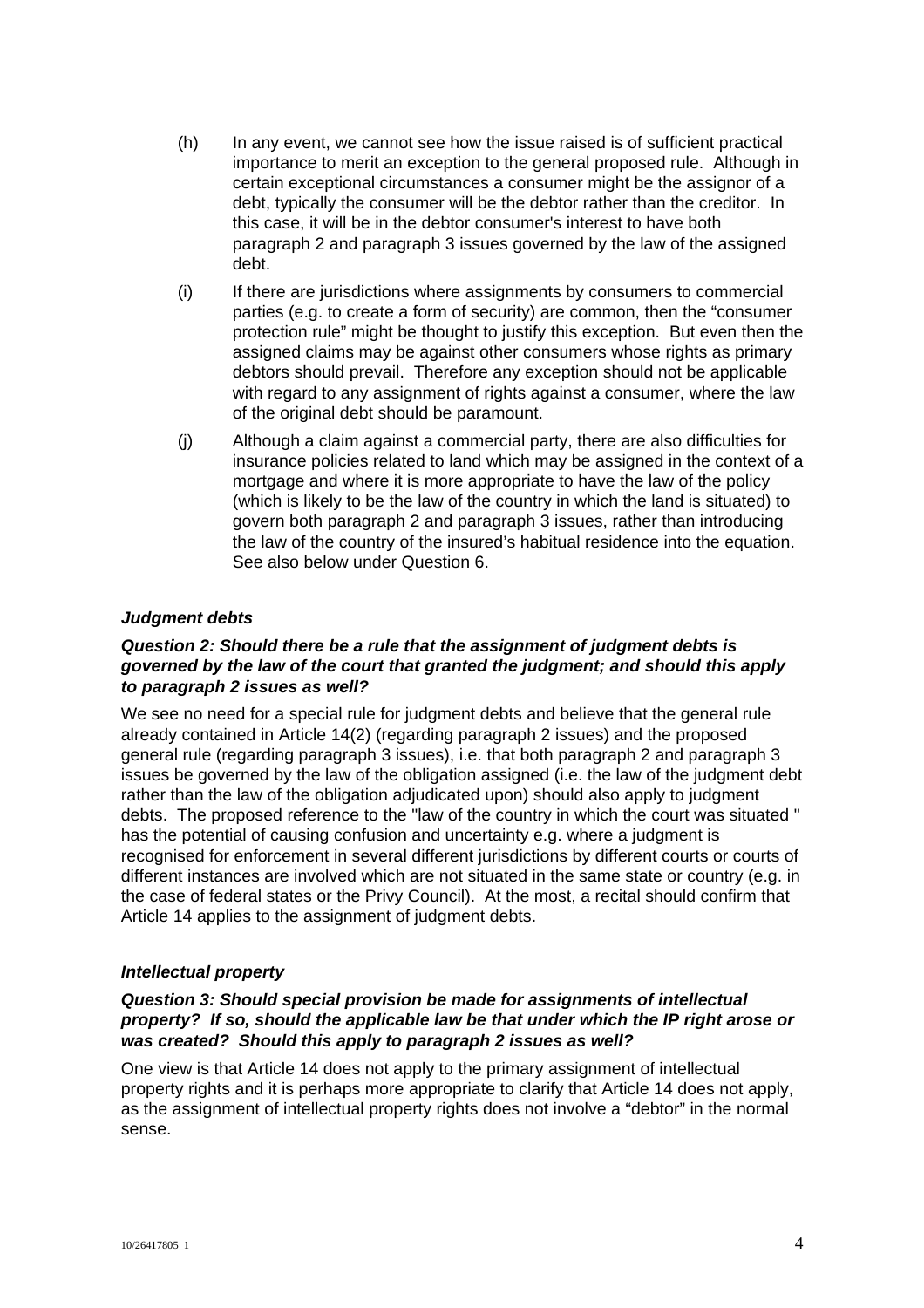However, if it is considered beneficial to bring the assignment of intellectual property rights within the scope of Article 14 (which would require clarification and an examination of its compatibility with existing international conventions and other EU intellectual property legislation) we agree that the proposed rule is sensible and we see no need for and are opposed to exceptions being made to this rule either for factoring or natural persons acting as consumers for the reasons set out above.

#### *Shares*

*Question 4: Should special provision be made for assignments of shares in companies? If so, would it be satisfactory to apply the law governing the share agreement, normally that of the habitual residence of the company? If so, should there be a further exception to the proposed paragraph 3(b) under which shares are also excluded from the rule in that paragraph?* 

- 1. We suggest that, if there is to be a rule, the most sensible rule is to apply the law of the place of incorporation of the company both to paragraph 2 and paragraph 3 issues. We see no need for and are opposed to the provision of factoring or consumer exceptions in relation to this rule. We believe this to be the most sensible rule, as this will
	- (a) normally be the law that will govern all other constitutional matters;
	- (b) provide for the greatest certainty as the place of incorporation will be easily determinable and will be constant.

This would be the position as a matter of company law and, given the separate suite of EU company laws, it may be simpler to continue the (assumed) exclusion of such assignments from Article 14.

2. However, if a rule is introduced, we believe that the above rule should only apply to shares that are held directly by shareholders and that intermediated securities should be excluded from the scope of Article 14 and, indeed, the scope of the Regulation generally. Intermediated securities are already the subject of special regulations (Financial Markets and Insolvency (Settlement Finality) Regulations 1999 and Financial Collateral Arrangements (2) Regulations 2003), and the application of the proposed rule would cut across the approach taken in these regulations.

## *Letters of credit*

## *Question 5: Is it necessary to make special provision for letters of credit? Should letters of credit be excluded from the rule in paragraph 3(b)?*

#### *Question 6: Should there be a further exception to the proposed paragraph 3(b) under which insurance policies are also excluded from the rule in that paragraph?*

As set out above we do not believe that a sufficient case has been made out for a consumer exception to the general proposed rule. The suggestion that these exceptions may have to be made to the proposed consumer exception is a further factor that militates against a consumer exception which causes such complications.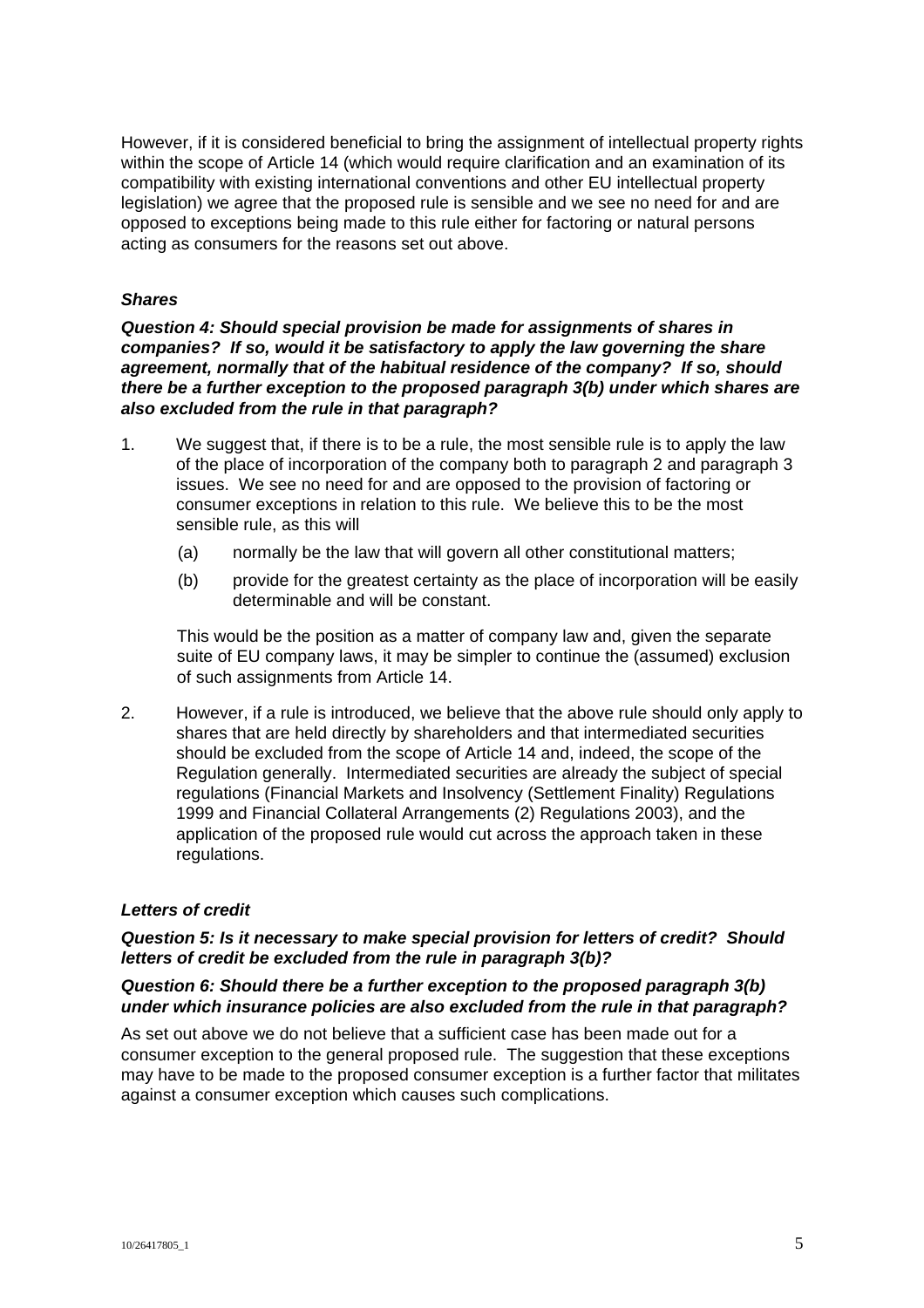#### *Tort or delict claims*

#### *Question 7: Should the proposed paragraph 3 apply to the subrogation (both by operation of law and under a contract) and assignment of claims in tort or delict? If so, should the applicable law be determined by the general rules or is special provision necessary?*

Our view is that paragraph 3 issues should be governed by the law of the tort. This would provide for reasonable certainty (the law of the tort will be determinable under Rome II once the tort claim arises) and would avoid unfair preference being given to one assignment or subrogation over another.

This response is not confidential and we have no objection to its public disclosure.

Yours sincerely

David McIntosh Chair CLLS